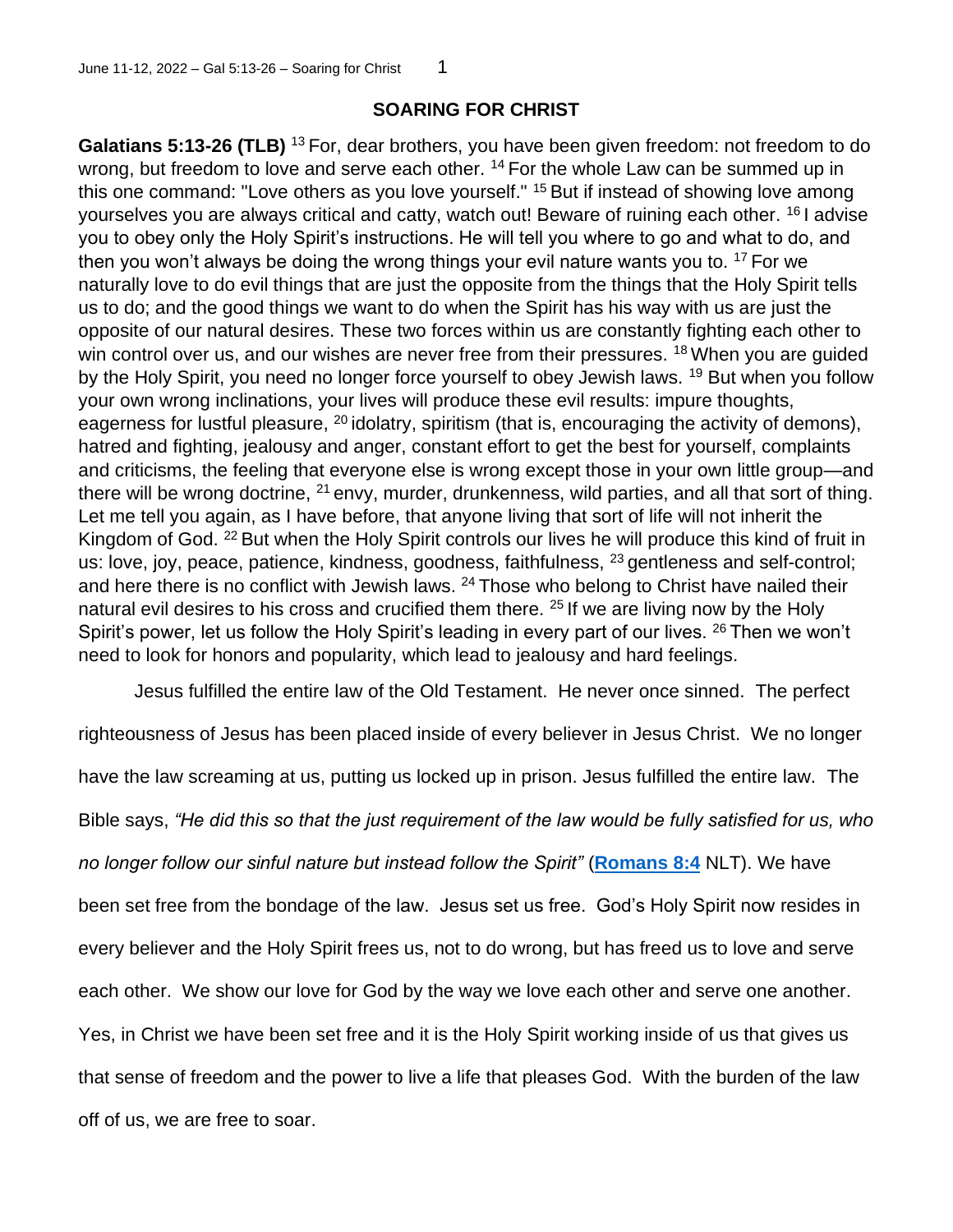The Bible says, Isaiah **40:31 (ESV) "** <sup>31</sup>but they who wait [hope, trust] for the LORD shall renew their strength; they shall mount up with wings like eagles; they shall run and not be weary; they shall walk and not faint." Isaiah was lifted up into the Lord's Presence, into the very Throne Room of God. That experience in the Lord's Presence changed him and he knew deep in his heart, soul, and mind God's transforming power. Instead of being earth bound, we can fly high and achieve great things for God and all by the power of God's Presence lifting you up, higher and higher. Yes, He will lift you up. It takes humility on our part and God's part is to lift you up, pick you up so you can accomplish great things for God, free to love and serve each other, no longer held back in bondage to the law, but free to soar in Christ.

Several years ago, I took six hundred pictures when my son Taylor flew his first solo flight in college. I had tears in my eyes when he taxied all by himself and then up up up in the air he went. As he was ascending, it hit me that this is the anniversary of my father's death. With tears coming out of my eyes I knew my Dad would be so proud and pleased with Taylor soaring in the air.

Friends there is a bird that cannot fly, a flightless bird called an emu. They can run up to thirty miles an hour but cannot fly at all. They are earthbound. I have walked into churches that feel as if the glory of the Lord has left the temple. God's Holy Presence is conspicuous by its absence. There is a lot of activity, like a bunch of emus running around. The people are running all around the place doing good, working themselves into a tither, thinking they are pleasing God, but God is most unpleased because God never intended for us to work ourselves into an early grave. When we find ourselves completely depleted it is a warning sign from God. God is saying, please quit doing your work in the flesh and do your serving in the all sustaining power of the Presence of God, namely the Holy Spirit. My son could have taxied all over the airport and stayed earthbound. But the time came for him to soar, and that he did.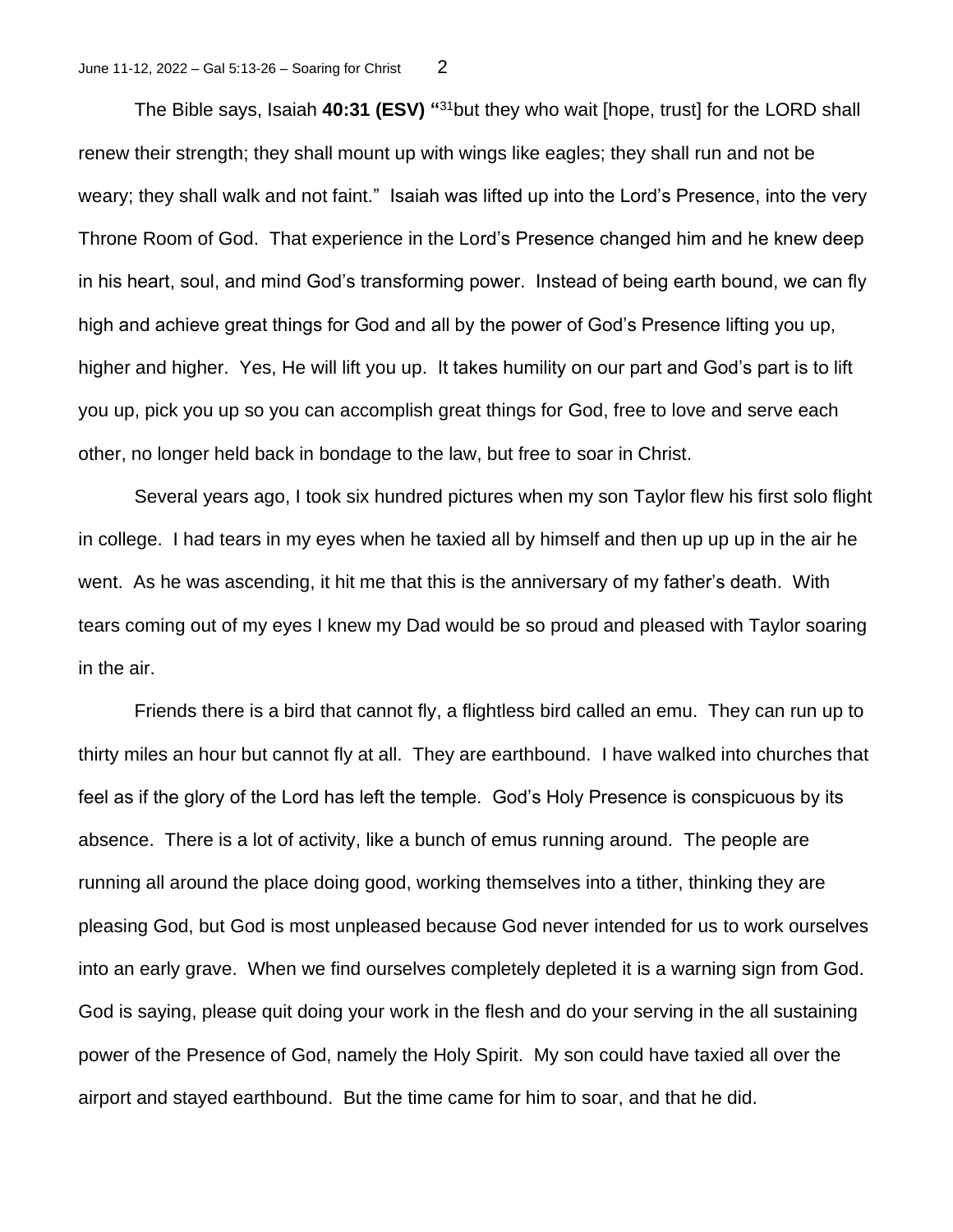Friends, we are putting a heavy emphasis in this church on discipleship. We are doing this so all of us can soar like an eagle. My son never could have flown had he not been instructed. Living as a disciple of Jesus Christ does not mean we want you to do more. It does mean we are open to do actual ministry in the power of the Holy Spirit. It takes much less effort on our part and God's strength picks you up, raises you up so you are free as a bird, an eagle, to soar. This is only accomplished by God's Presence actively working inside of you.

Luther tells us we do not experience the Presence of God apart from the Word of God. All of God's word is inspired by the Holy Spirit, giving us fuel to soar and no longer be earthbound, emu Christians living in the flesh, our old sinful nature. I see the decline of the church in America due to this. People are ignoring God and are no longer hungry for His presence in their lives. They are content being emus when God has so much more in store for us. Yes, there are ways the ministry of any and every church can improve. In discipleship, we are asking everyone to make a radical decision to follow and obey Christ and be filled with the Holy Spirit, God's Presence, making us free to serve God in ways that causes the Kingdom of God to grow all around us. It is not trying to work harder for God. It is letting go and surrendering everything over to the Lordship of Jesus Christ.

When I was five years of age my parents came to Christ and it was fun to see. The Holy Spirit got ahold of them so wonderfully at age 5 I could see the power of God working in their lives. My parents were used by God to touch people's lives for Christ. My father could soar in ways that still amazes me. On the other hand, God's Presence does change us inwardly, but we can choose to neglect God's Presence, ignore God's Presence, quench God's fire in us, grieve God's Spirit in us and resort to living in our old dirty rotten sinful nature. We cave into our old sinful nature and does it wreak havoc. Yes, we are able to squelch the power of God's Presence in our lives.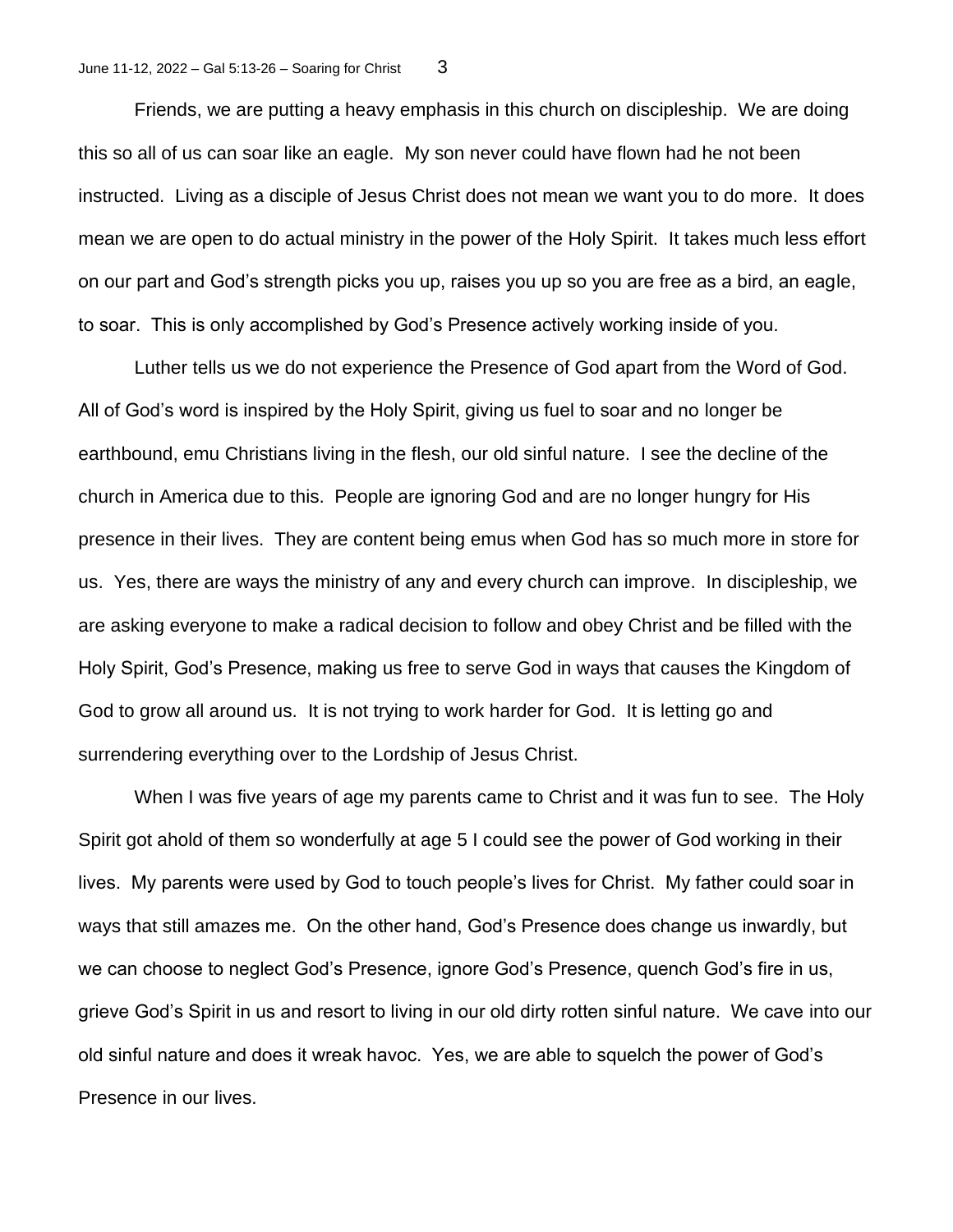In my life, I feel like God is doing another spring cleaning. What I sense inwardly is the Holy Spirit revealing to me quietly, peacefully, lovingly where I have made terrible mistakes, living out the rottenness of my sinful nature, choosing to live in the flesh and not in the Spirit. I could give you several examples of this but suffice it to say, it is my family that has paid the price. I can see now what I did not see or realize then. I cannot go back and make up for it, but I can move forward in God's strength, in God's Presence and I am freed up on the inside to let go of that awful sinful human nature and walk daily in the power of the Holy Spirit.

I recently read an article that deeply affected me. The crux of it is we can cave into the power of our old sinful nature and not realize it and speak words out of anger thinking we are doing the right thing for God. I quote, "But there is a right way and a wrong say to do it, [speaking of calling out sin], a right spirit and a wrong spirit. God forbid that we use spiritual jargon and Christianese to justify our lack of self-control. This is especially important for ministers of the gospel. How dare we attribute to the Spirit our fleshly behavior. **2 Timothy 2:24-25 (NLT2***) <sup>24</sup>A servant of the Lord must not quarrel but must be kind to everyone, be able to teach, and be patient with difficult people. <sup>25</sup>Gently instruct those who oppose the truth. Perhaps God will change those people's hearts, and they will learn the truth.* To be contentious and quarrelsome is to be dominated by the flesh. And the flesh will only produce more flesh. Count on it. Ouch.

**1. Let us continually ask ourselves before we speak, "Am I operating of the Spirit, my new nature, or out of my old sinful nature? James 1:19-20 (NLT2)** <sup>19</sup>Understand this, my dear brothers and sisters: You must all be quick to listen, slow to speak, and slow to get angry.  $20$  Human anger does not produce the righteousness God desires. Am I speaking out of a heart filled with love or am I just venting my own pent-up anger? One sentence spoken in the flesh can do more harm than we can imagine, setting an entire forest of fire. **2. The Holy Spirit floods our hearts with God's love, so we operate out of love.**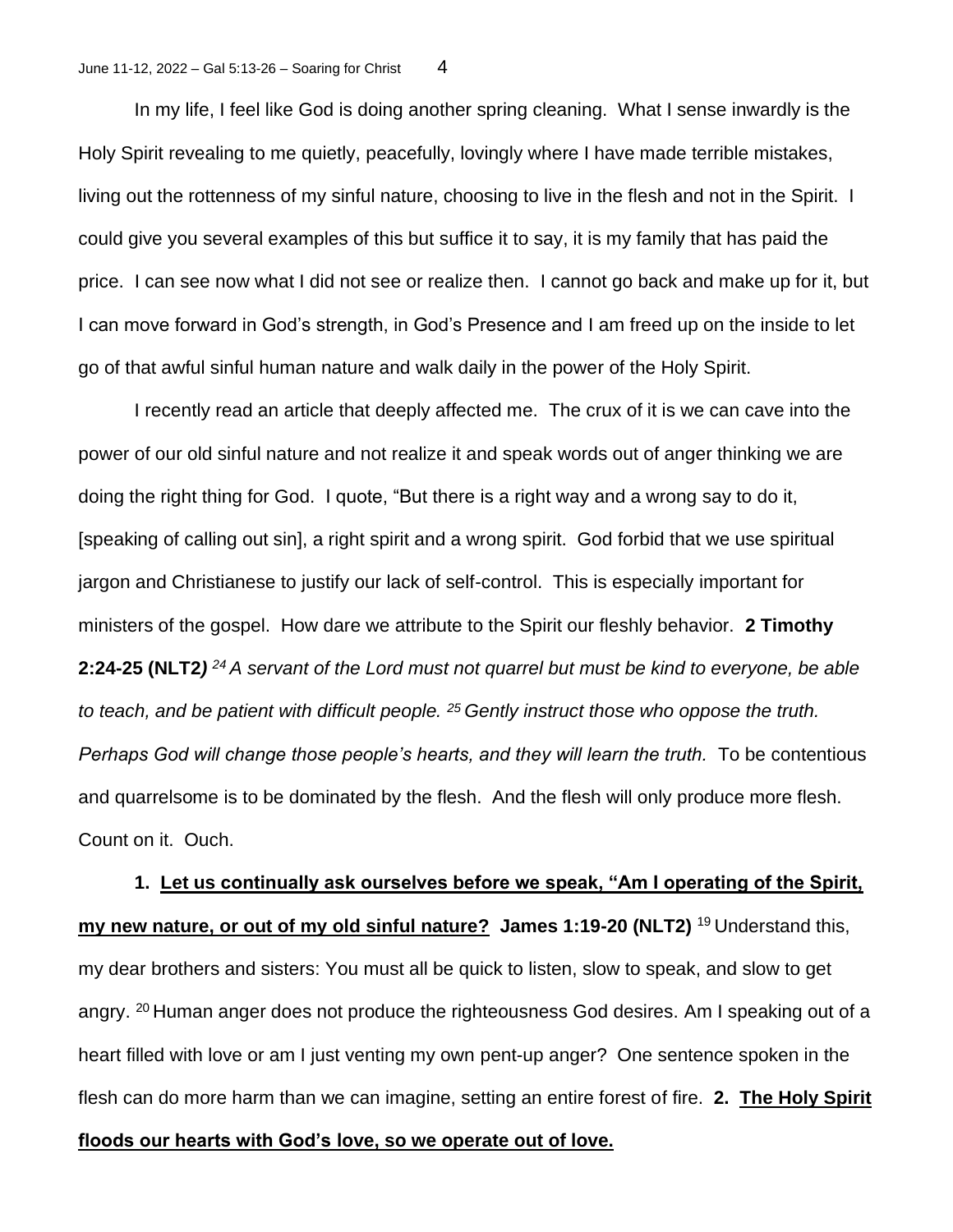Verse <sup>15</sup> But if instead of showing love among yourselves you are always critical and catty, watch out! Beware of ruining each other. 3. "Am I operating out of a critical spirit or **am I operating out of the Holy Spirit."** Most of us have been taught to think critically and not just accept what a person says at face value. We are trained to see errors as a person speaks to us. Extraverts enjoy pointing out these errors. Yes, with the help of God's Presence in our lives we can speak the truth in love. Not that long ago someone came into my office and spoke of the way I had offended this particular person. I listened intently to every word and let me tell you why. This person entered my office with an attitude of love and respect toward me. They did not come in with a critical attitude thinking themselves far superior to me. The person was motivated by God's love. The relationship was restored. How can you turn down love like that? A critical spirit tears one down. **4. A loving spirit builds a person up even when correcting.** We all need correcting from time to time. It is learning how to do it in the Spirit and not the flesh.

When I watch the news most of what I hear are criticisms of what someone else thinks. It's like these news stories are out to destroy people. This is harmful to our nation. Even politicians speak language that if people take seriously can do great harm, even physical harm such as someone trying to kill Supreme Justice Brett Kavanaugh. A fire can be started and go undetected. What we say has consequences. For the remainder of my time in the ministry I hope to never let my old sinful human nature rule.

Listen to how Paul describes the old nature inside of us, when we live in the flesh and not the Spirit. *<sup>16</sup>I advise you to obey only the Holy Spirit's instructions. He will tell you where to go and what to do, and then you won't always be doing the wrong things your evil nature wants you to. <sup>17</sup>For we naturally love to do evil things that are just the opposite from the things that the Holy Spirit tells us to do; and the good things we want to do when the Spirit has his way with us are just the opposite of our natural desires. These two forces within us are constantly fighting each other to win control over us, and our wishes are never free from their pressures. 18 When*